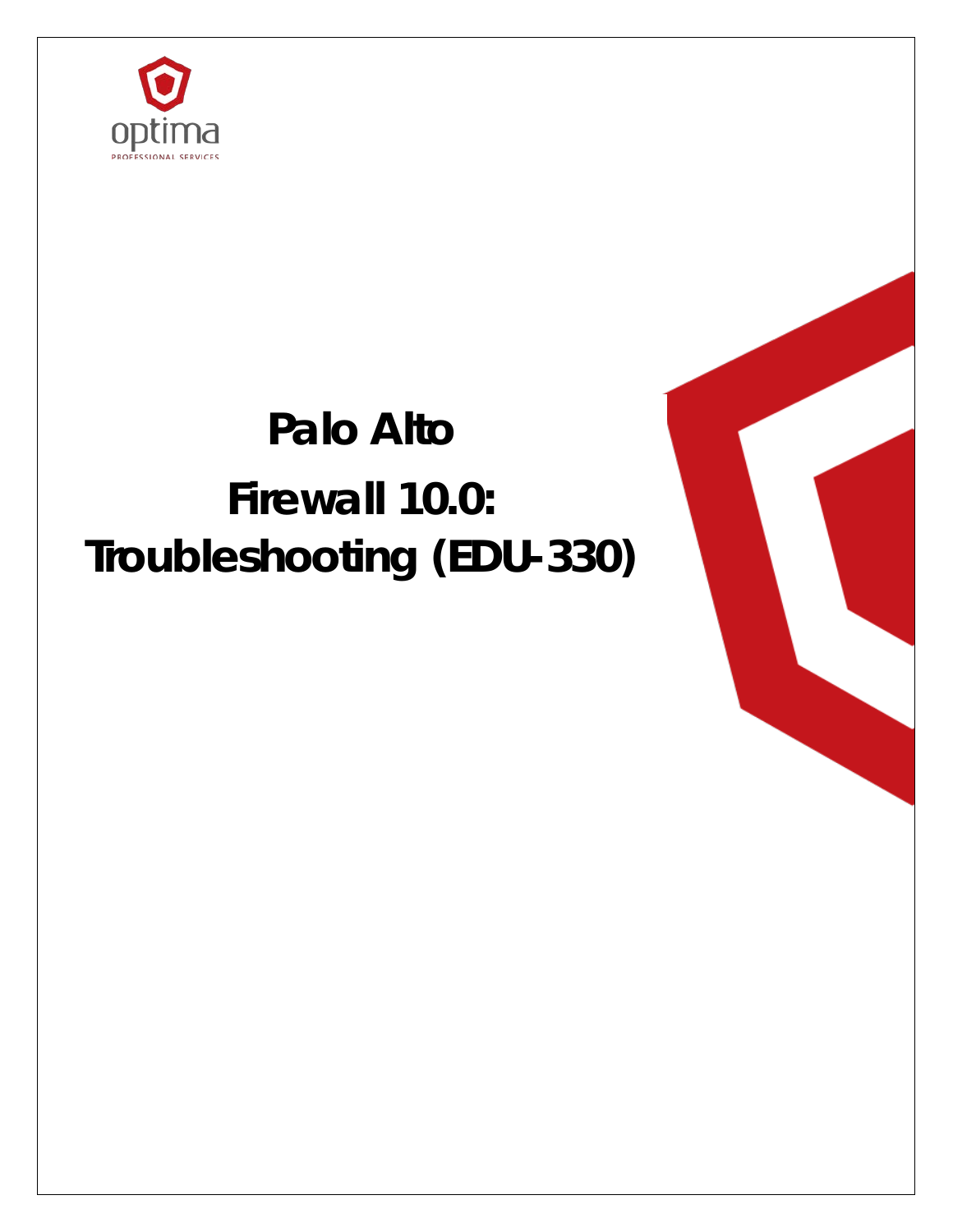

## **Course Specifics**

#### **Intended audience:**

Security Engineers, Security Administrators, Security Operations Specialists, Security Analysts, Network Engineers, and Support Staff.

| <b>Format</b>             | <b>Duration</b> | <b>Prerequisites</b>                                     |
|---------------------------|-----------------|----------------------------------------------------------|
|                           |                 | Participants must complete the Firewall 10.0 Essentials: |
| Lecture and hands-on labs | 3 Days          | Configuration and Management (EDU-210) course.           |
|                           |                 | Participants must have strong practical knowledge of     |
|                           |                 | routing and switching, IP addressing, and network        |
|                           |                 | security concepts, and at least six months of on-the-job |
|                           |                 | experience with Palo Alto Networks firewalls.            |

#### **Overview:**

The Palo Alto Networks Firewall 10.0: Troubleshooting course is three days of instructor-led training that will help you:

- Use firewall tools, including the CLI, to investigate networking issues
- Follow proven troubleshooting methodologies that are specific to individual features
- Analyze advanced logs to resolve various real-life scenarios
- Solve advanced, scenario-based challenges